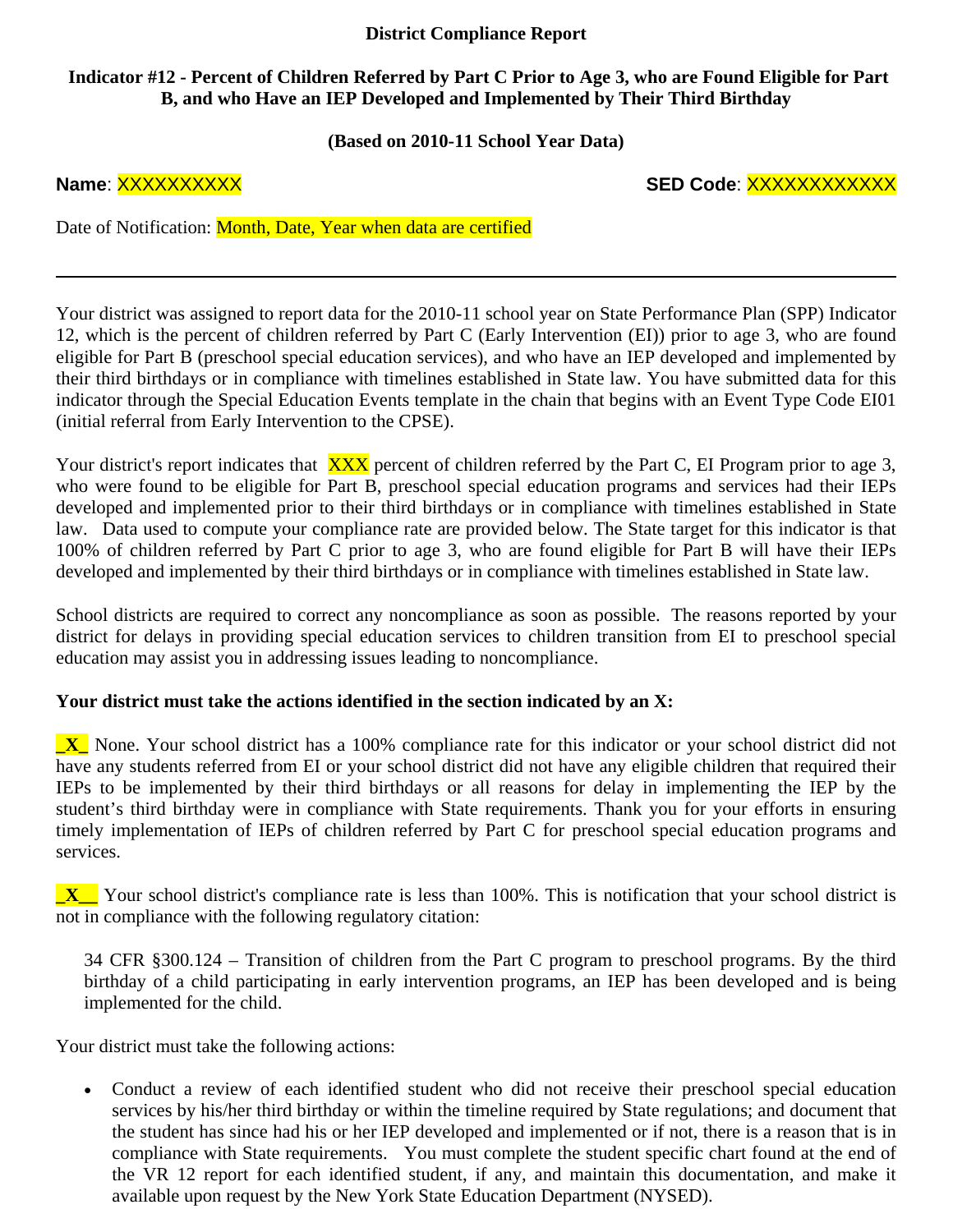• Conduct a review over a three consecutive month period to determine if all children who transition from Part C program to preschool special education have had their eligibility for preschool special education determined and if found eligible, had their IEPs developed and implemented by their third birthdays (except when the parent has agreed to keep their child in the EI program in accordance with State regulations). You must complete the student specific chart found at the end of the VR 12 report and maintain this documentation, which must be made available for review upon request by NYSED. This will assure that the district has addressed the reasons why children transitioning from EI to preschool special education were not receiving timely special education services.

When the required documentation is complete and available for review by NYSED, you are ready to report the correction of noncompliance. You report this correction of noncompliance by submitting up to **TWO** online assurances

- 1. In the first assurance **(Part 1),** the district will assure that for each identified student, if any, who did not receive their preschool special education services by their third birthday or within the timeline required by State regulations, and for whom data was not already available in SIRS, the student has since had his or her IEP developed and implemented or if not, there is a reason that is in compliance with State requirements.
- 2. In the second assurance **(Part 2),** the district will assure that it has addressed the reasons why the children did not have their eligibility for preschool special education determined and, if found eligible, have their IEPs developed and implemented by the third birthday or within the timeline required by State regulations.

These assurances are to be provided by logging onto the PD data system at http://pd.nysed.gov. The Statements of Assurances will be available for your use under the 2010-11 school year heading, under "Endof-Year Verification Reports," at the bottom of the VR12 Notification.

Data for Indicator #12

.

|                                                                                                                                                                                          | Number of<br>Children |
|------------------------------------------------------------------------------------------------------------------------------------------------------------------------------------------|-----------------------|
| Number of children who were served in Part C and referred to Part B for<br>eligibility determination.                                                                                    |                       |
| Number of those referred determined to be NOT eligible and whose<br>eligibilities were determined prior to their third birthday.                                                         |                       |
| 3. Number of those found eligible who had an IEP developed and implemented<br>by their third birthday.                                                                                   |                       |
| 4. Number of children for whom delays in determination of eligibility or delays<br>in implementing the IEP were caused by reasons that are in compliance with State<br>requirements.     |                       |
| 5. Number of children for whom delays in determination of eligibility or delays<br>in implementing the IEP were caused by reasons that are NOT in compliance<br>with State requirements. |                       |
| 6. Number of children for whom there was missing data or inaccurate data                                                                                                                 |                       |
| Compliance Rate [Line 3 divided by (Line 1 minus Line 2 minus Line 4)<br>$*100$                                                                                                          |                       |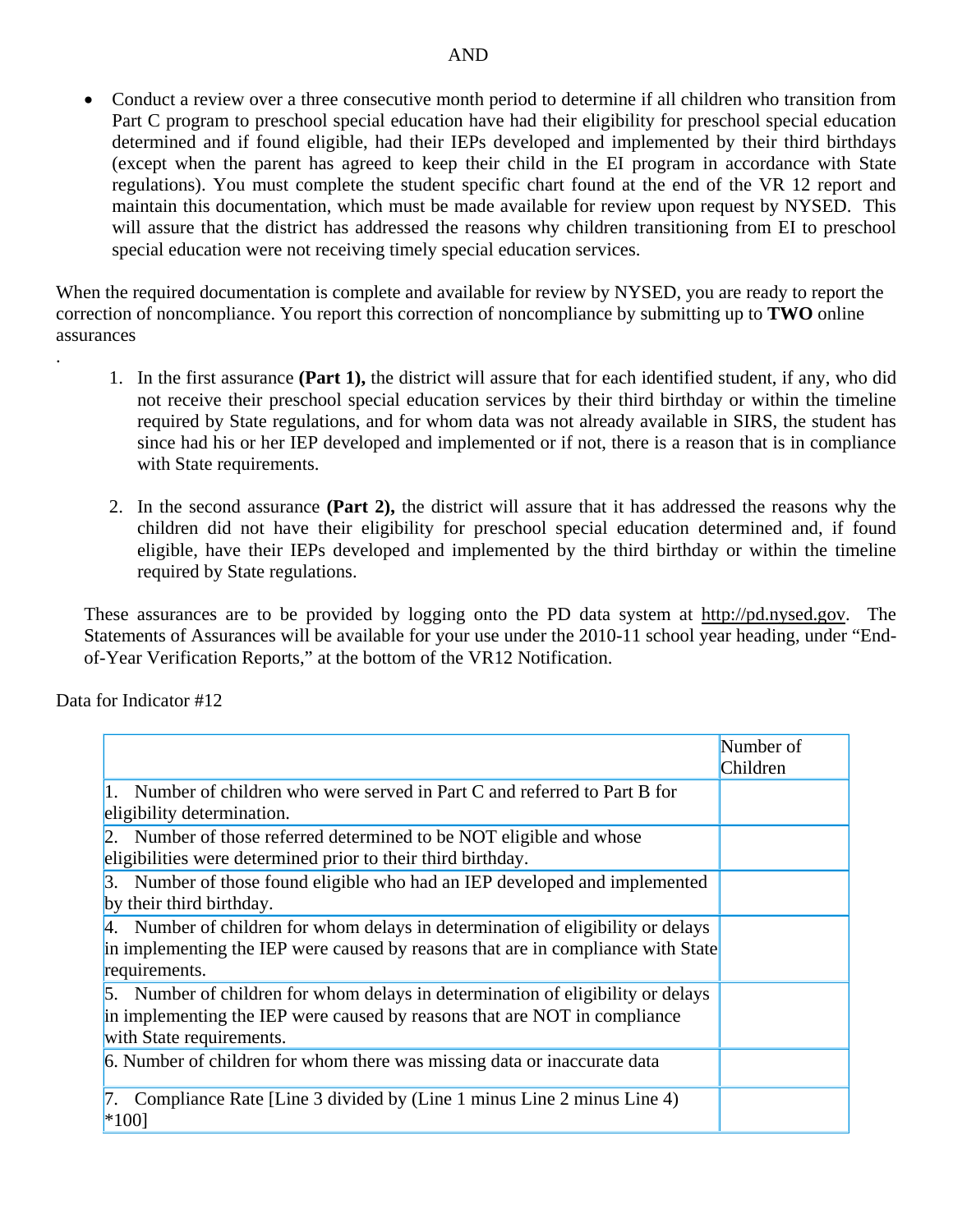**Reasons provided by the school district or Students Whose Data are Missing or Inaccurate:** 

| <b>Reasons in Compliance with State Requirements</b>               | Number of<br>Children |
|--------------------------------------------------------------------|-----------------------|
|                                                                    |                       |
|                                                                    |                       |
| <b>Reasons NOT in Compliance with State Requirements</b>           |                       |
|                                                                    |                       |
|                                                                    |                       |
| <b>Students for Whom There are Missing Data or Inaccurate Data</b> |                       |
|                                                                    |                       |

Please contact your Special Education Quality Assurance Office (SEQA) (http://www.p12.nysed.gov/specialed/contactseqa.htm) for assistance in addressing any issues of noncompliance.

If you have questions regarding the data and procedures included in this report, please submit your questions to SEDCAR at dataquest@mail.nysed.gov or call (518) 486-4678.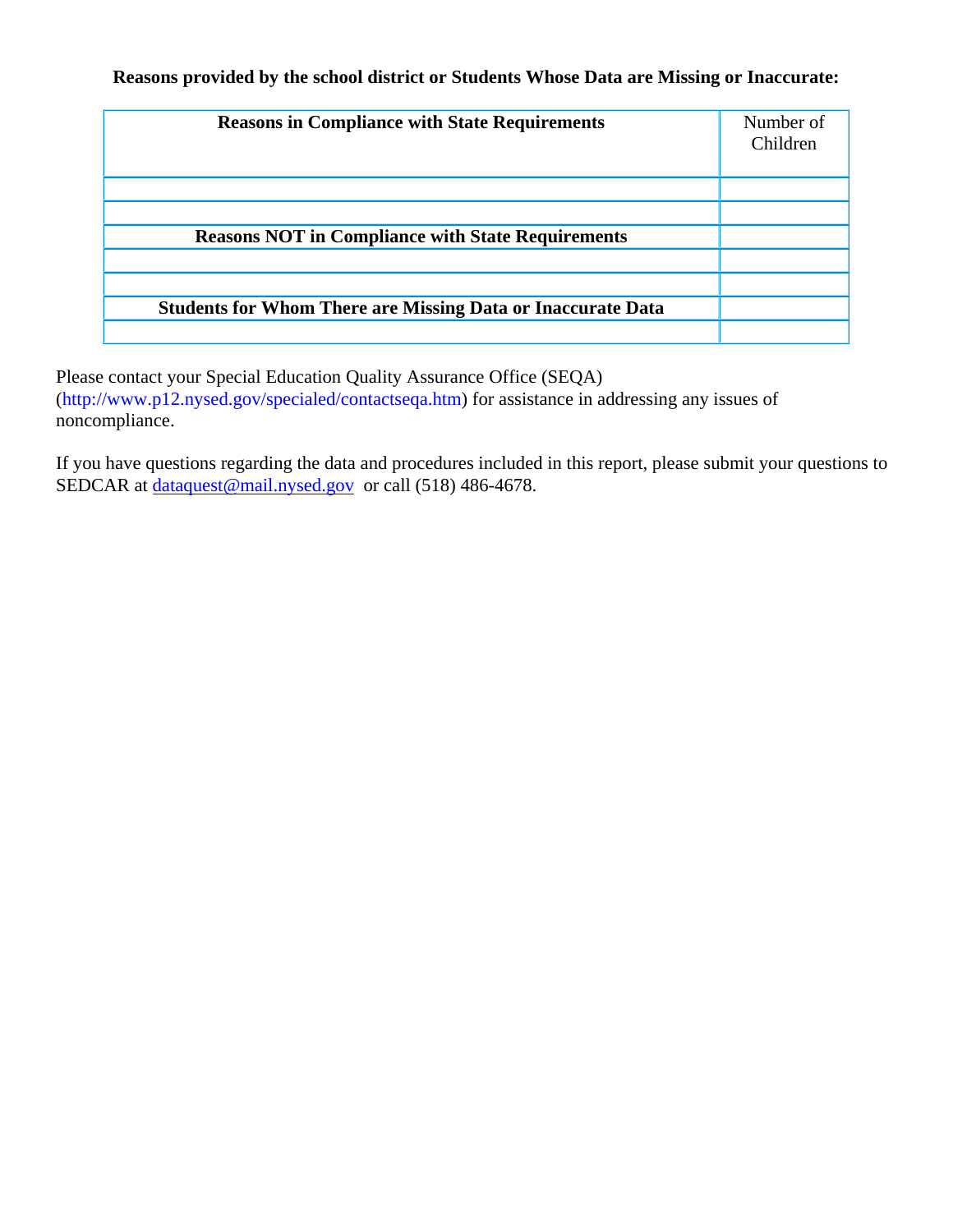#### **District Assurance of Correction of Noncompliance**

## **Indicator #12 - Percent of Children Referred by Part C Prior to Age 3, who are Found Eligible for Part B, and who Have an IEP Developed and Implemented by Their Third Birthday**

## **These assurances are visible only after data are certified and only for school districts that have less than 100% compliance rate.**

### **Part 1: Documentation of Correction of Noncompliance for Individual Students:**

The child's third birthday was before August 31, 2011, but the date the IEP was implemented was not available in the Special Education Events data submitted through the Student Information Repository System (SIRS) for students listed in the chart below. The reason for the delay in implementing the IEP for each student was determined to not be in compliance with State requirements. The district is required to complete the following chart with data in all columns to indicate that these students' IEPs have since been implemented and if not, there are reasons that are in compliance with State requirements. This information is subject to verification by the New York State Education Department (NYSED). The district is required to maintain these data and make them available upon request by NYSED. Once this chart is completed, please read and submit **Part 1** of the assurance to NYSED.

|           |               |             | The State will provide data for these columns if available. |              |               |                |              |
|-----------|---------------|-------------|-------------------------------------------------------------|--------------|---------------|----------------|--------------|
| Student's | Student's     | Date of     | Date of                                                     | Date of CPSE | If            | If student     | Date IEP was |
| Local ID  | Date of Birth | Referral to | Receipt of                                                  | Meeting to   | determination | determined     | Implemented. |
|           |               | <b>CPSE</b> | Parent                                                      | Determine    | was not made, | eligible, the  | If not       |
|           |               |             | Consent to                                                  | Eligibility  | the reasons   | reasons why    | implemented, |
|           |               |             | Evaluate                                                    |              | why           | <b>IEP</b> not | the reasons  |
|           |               |             |                                                             |              |               | Implemented    | why.         |
|           |               |             |                                                             |              |               |                |              |
| 760474645 | mm-dd-yyyy    | mm-dd-yyyy  |                                                             |              |               |                |              |
| 897467934 | mm-dd-yyyy    | mm-dd-yyyy  |                                                             |              |               |                |              |
| 790264600 | mm-dd-yyyy    | mm-dd-yyyy  |                                                             |              |               |                |              |
| 743764973 | mm-dd-yyyy    | mm-dd-yyyy  |                                                             |              |               |                |              |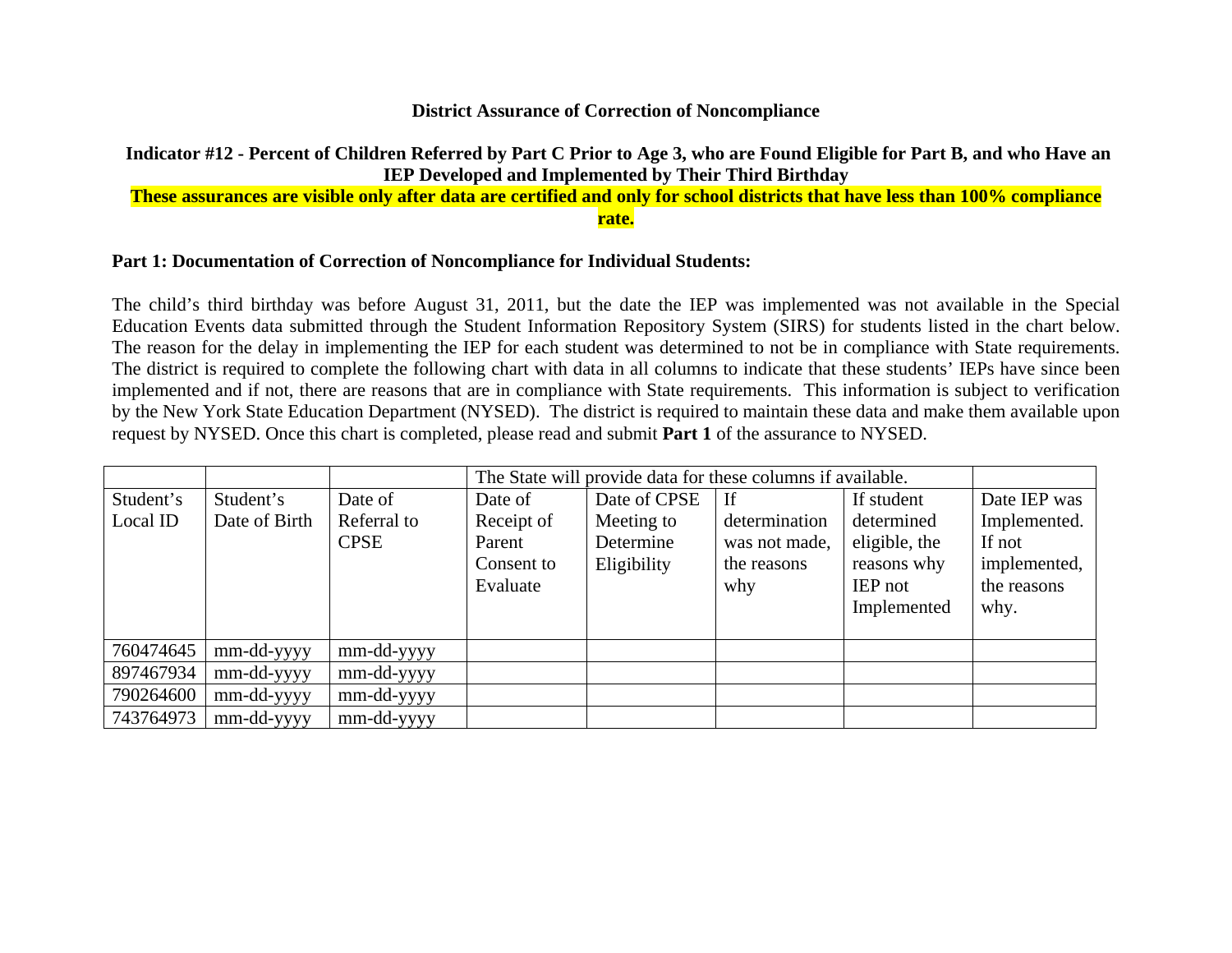**Part 2: Documentation of Correction of Noncompliance for All Students:** A school district with a compliance rate that is less than 100% is required to maintain documentation in the chart below for a three consecutive month period of time, and record that period in the first row. The data chart must document that all students' who were referred from Part C (Early Intervention) to Part B (preschool special education) for determination of eligibility had their eligibility determined and if found eligible, had their IEPs implemented by their third birthdays and if not, the delays were caused by reasons that are in compliance with State requirements. The consecutive three month time period must be within one year from the date of notification and between the months of September and June. Also, school districts must include data for **all** children (not a sample) who are referred from Part C within the three month period. The district is required to maintain these data and make them available upon request by NYSED. Once the chart is complete, please read and submit the assurance for Part 2 below the chart to NYSED.

This district's compliance rate for Indicator 12 was less than 100% and is maintaining data in this chart to document correction of noncompliance. The children listed in this chart were referred from Part C (Early Intervention) prior to their  $3<sup>rd</sup>$  birthday for determination of eligibility for Part B (preschool special education) and if found eligible, had their IEP developed and implementation of their 3<sup>rd</sup> birthday and if not, there are reasons that are in compliance with State requirements. The three-month time period is: --/--/---- to --/--/----,

| Student's | Student's     | Date of     | Date of    | Date of CPSE | Outcome of        | Date IEP was |
|-----------|---------------|-------------|------------|--------------|-------------------|--------------|
| Local ID  | Date of Birth | Referral to | Receipt of | Meeting to   | Evaluation        | Implemented. |
|           |               | <b>CPSE</b> | Parent     | Determine    | <i>(indicate)</i> | If not       |
|           |               |             | Consent to | Eligibility  | "student"         | implemented, |
|           |               |             | Evaluate   |              | determined        | the reasons  |
|           |               |             |            |              | eligible" or      | why.         |
|           |               |             |            |              | "student          |              |
|           |               |             |            |              | determined        |              |
|           |               |             |            |              | not eligible")    |              |
|           |               |             |            |              | or if             |              |
|           |               |             |            |              | determination     |              |
|           |               |             |            |              | was not made,     |              |
|           |               |             |            |              | the reasons       |              |
|           |               |             |            |              | why.              |              |
|           |               |             |            |              |                   |              |
|           |               |             |            |              |                   |              |
|           |               |             |            |              |                   |              |
|           |               |             |            |              |                   |              |
|           |               |             |            |              |                   |              |
|           |               |             |            |              |                   |              |
|           |               |             |            |              |                   |              |